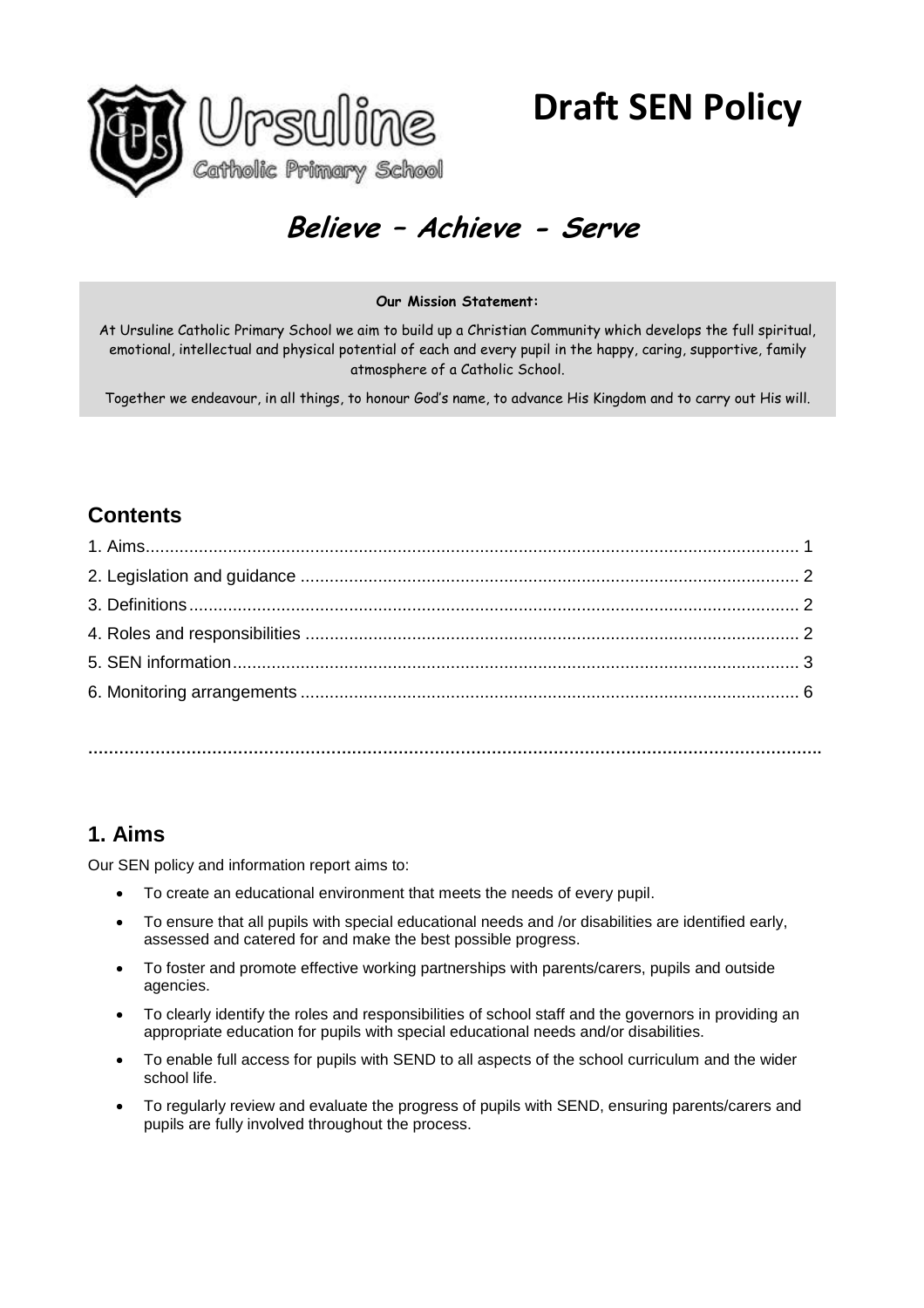# **2. Legislation and guidance**

This policy and information report is based on the statutory [Special Educational Needs and Disability \(SEND\)](https://www.gov.uk/government/uploads/system/uploads/attachment_data/file/398815/SEND_Code_of_Practice_January_2015.pdf)  [Code of Practice](https://www.gov.uk/government/uploads/system/uploads/attachment_data/file/398815/SEND_Code_of_Practice_January_2015.pdf) and the following legislation:

- [Part 3 of the Children and Families Act 2014,](http://www.legislation.gov.uk/ukpga/2014/6/part/3) which sets out schools' responsibilities for pupils with SEN and disabilities
- [The Special Educational Needs and Disability Regulations 2014,](http://www.legislation.gov.uk/uksi/2014/1530/contents/made) which set out schools' responsibilities for education, health and care (EHC) plans, SEN co-ordinators (SENCOs) and the SEN information report

# **3. Definitions**

A pupil has SEN if they have a learning difficulty or disability which calls for special educational provision to be made for them.

They have a learning difficulty or disability if they have:

- A significantly greater difficulty in learning than the majority of others of the same age, or
- A disability which prevents or hinders them from making use of facilities of a kind generally provided for others of the same age in mainstream schools

Special educational provision is educational or training provision that is additional to, or different from, that made generally for other children or young people of the same age by mainstream schools.

## **4. Roles and responsibilities**

#### **4.1 The SENCO**

The SENCO is Miss Catherine Fitzsimons and can be contacted through [fitzsimonsc@ursulineprimary.co.uk](file:///C:/Users/hampson.t/Downloads/fitzsimonsc@ursulineprimary.co.uk)

They will:

- Work with the headteacher and governors to determine the strategic development of the SEN policy and provision in the school
- Have day-to-day responsibility for the operation of this SEN policy and the co-ordination of specific provision made to support individual pupils with SEN, including those who have EHC plans
- Provide professional guidance to colleagues and work with staff, parents, and other agencies to ensure that pupils with SEN receive appropriate support and high quality teaching
- Advise on the graduated approach to providing SEN support
- Advise on the deployment of the school's delegated budget and other resources to meet pupils' needs effectively
- Be the point of contact for external agencies, especially the local authority and its support services
- Liaise with potential next providers of education to ensure pupils and their parents are informed about options and a smooth transition is planned
- Work with the headteacher and governing board to ensure that the school meets its responsibilities under the Equality Act 2010 with regard to reasonable adjustments and access arrangements
- Ensure the school keeps the records of all pupils with SEN up to date

#### **4.2 The SEN governor**

The SEN governor will:

- Help to raise awareness of SEN issues at governing board meetings
- Monitor the quality and effectiveness of SEN and disability provision within the school and update the governing board on this
- Work with the headteacher and SENCO to determine the strategic development of the SEN policy and provision in the school

#### **4.3 The headteacher**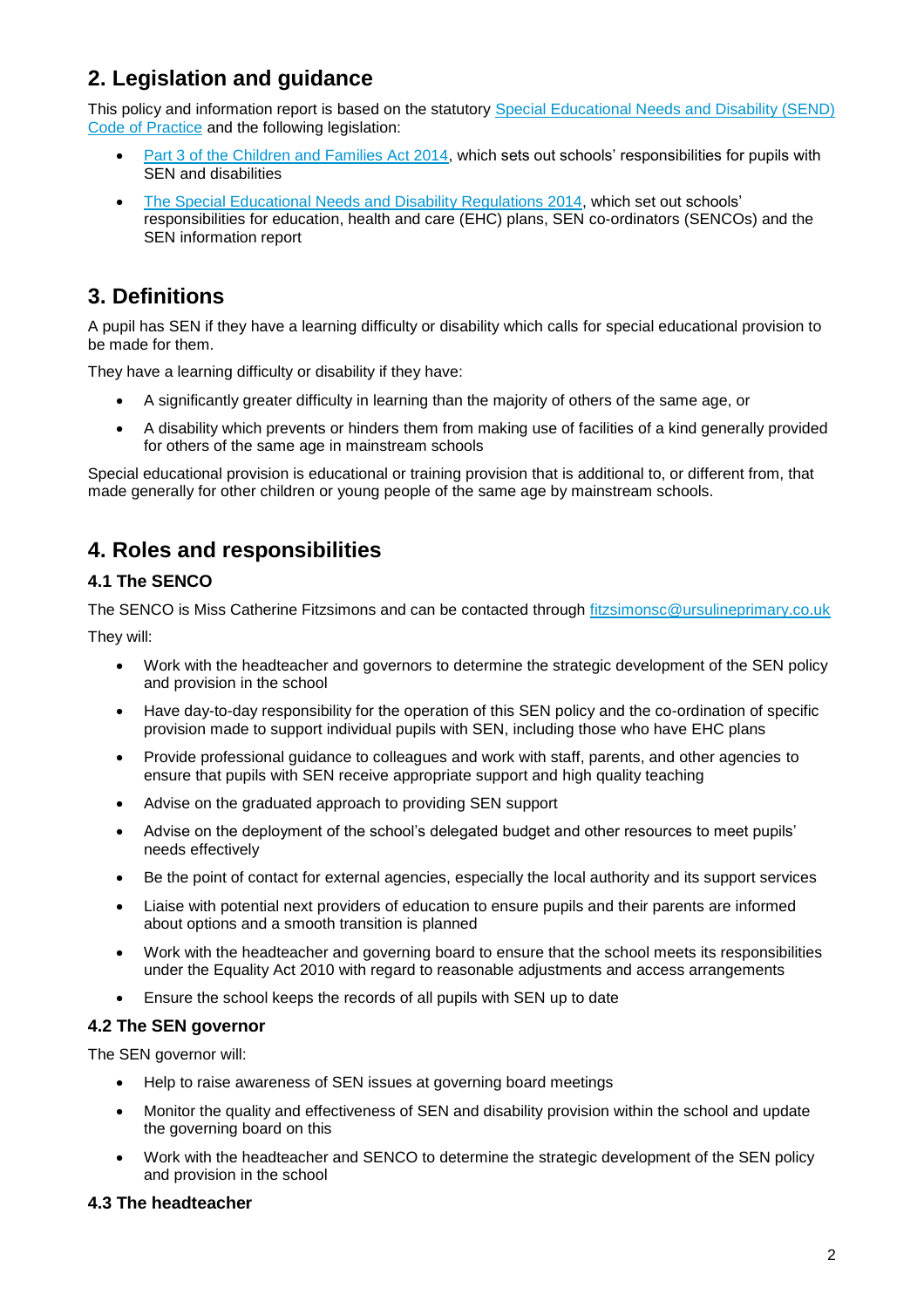The headteacher will:

- Work with the SENCO and SEN governor to determine the strategic development of the SEN policy and provision in the school
- Have overall responsibility for the provision and progress of learners with SEN and/or a disability

#### **4.4 Class teachers**

Each class teacher is responsible for:

- The progress and development of every pupil in their class
- Working closely with any teaching assistants or specialist staff to plan and assess the impact of support and interventions and how they can be linked to classroom teaching
- Working with the SENCO to review each pupil's progress and development and decide on any changes to provision
- Ensuring they follow this SEN policy

## **5. SEN information**

#### **5.1 The kinds of SEN that are provided for**

Our school provides additional and/or different provision for a range of needs, including:

- Communication and interaction, for example, autistic spectrum disorder, speech and language difficulties
- Cognition and learning, for example, dyslexia, dyspraxia,
- Social, emotional and mental health difficulties, for example, attention deficit hyperactivity disorder (ADHD), attachment
- Sensory and/or physical needs, for example, visual impairments, hearing impairments, processing difficulties, epilepsy
- Moderate/severe/profound and multiple learning difficulties

#### **5.2 Identifying pupils with SEN and assessing their needs**

We will assess each pupil's current skills and levels of attainment on entry, which will build on previous settings and Key Stages, where appropriate. Class teachers will make regular assessments of progress for all pupils and identify those whose progress:

- Is significantly slower than that of their peers starting from the same baseline
- Fails to match or better the child's previous rate of progress
- Fails to close the attainment gap between the child and their peers
- Widens the attainment gap

This may include progress in areas other than attainment, for example, social needs.

Slow progress and low attainment will not automatically mean a pupil is recorded as having SEN.

When deciding whether special educational provision is required, we will start with the desired outcomes, including the expected progress and attainment, and the views and the wishes of the pupil and their parents. We will use this to determine the support that is needed and whether we can provide it by adapting our core offer, or whether something different or additional is needed. Further information can be found in the SEN information report.

#### **5.3 Consulting and involving pupils and parents**

We will have an early discussion with the pupil (when appropriate) and their parents when identifying whether they need special educational provision. These conversations will make sure that:

- Everyone develops a good understanding of the pupil's areas of strength and difficulty
- We take into account the parents' concerns
- Everyone understands the agreed outcomes sought for the child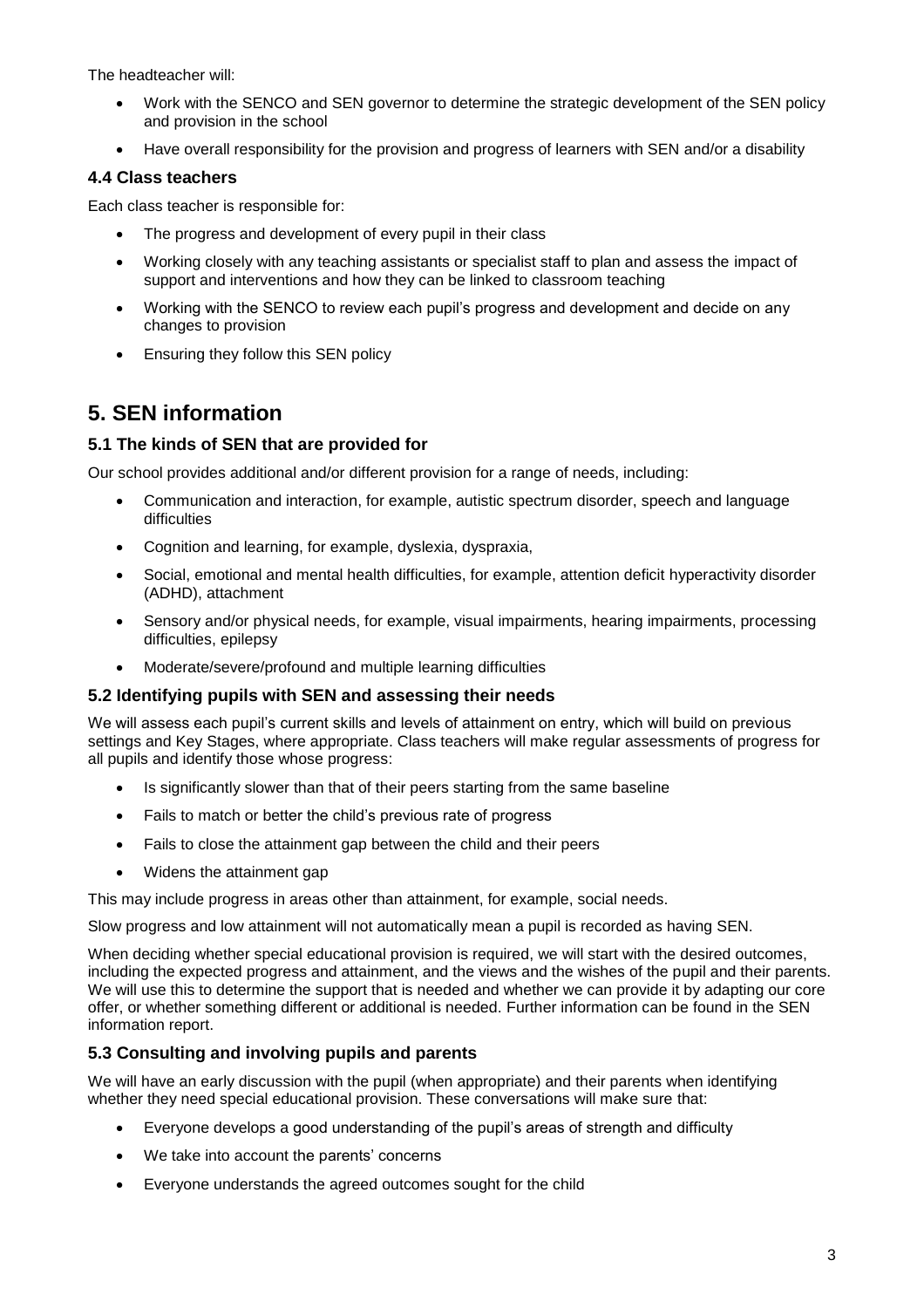Everyone is clear on what the next steps are

Notes of these early discussions will be added to the pupil's record of concern or enhanced quality first plan and given to their parents.

We will notify parents when it is decided that a pupil will be placed on the SEN register.

#### **5.4 Assessing and reviewing pupils' progress towards outcomes**

We will follow the graduated approach and the four-part cycle of **assess, plan, do, review**. Further information can be found in the SEN information report.

The class or subject teacher will work with the SENCO to carry out a clear analysis of the pupil's needs. This will draw on:

- The teacher's assessment and experience of the pupil
- Their previous progress and attainment and behaviour
- Other teachers' assessments, where relevant
- The individual's development in comparison to their peers and national data
- The views and experience of parents
- The pupil's own views
- Advice from external support services, if relevant

The assessment will be reviewed regularly.

All teachers and support staff who work with the pupil will be made aware of their needs, the outcomes sought, the support provided, and any teaching strategies or approaches that are required. We will regularly review the effectiveness of the support and interventions and their impact on the pupil's progress.

#### **5.5 Supporting pupils moving between phases and preparing for adulthood**

We will share information with the school, college, or other setting the pupil is moving to. We will agree with parents which information will be shared as part of this in line with GDPR. When moving schools we will always contact the new schools SENCO and share information about the type of provision that is required for a pupil to achieve their learning goals. Additional transition visits are often arranged so children can experience their new school at different times of day.

When moving to a new class or phase in the same school information sharing sessions will take place with the new class teacher. Regular opportunities will be provided for children to become familiar with the new area they will be working in and transition booklets will be complete when necessary.

For children with a complex profile, multi-agency meetings will be arranged to create a more detailed transition plan.

#### **5.6 Our approach to teaching pupils with SEN**

Teachers are responsible and accountable for the progress and development of all the pupils in their class.

High quality first teaching is our first step in responding to pupils who have SEN. This will be differentiated for individual pupils.

Children may have access to a range of support strategies and/or interventions as outline in the school SEN information report.

#### **5.7 Adaptations to the curriculum and learning environment**

The school complies with all relevant accessibility requirements. Due to the nature of the building at present children with certain disabilities cannot fully access all areas of the building but provisions will be made so all pupils are fully included. As part of ongoing building plans through Cunliffes property and construction consultants, plans are in place to eventually install a lift so children with disabilities would have access to all areas of the building. The facilities we have at present include:

- Ramps, rails for access to the building
- Accessible toilet in the main building which is fitted with an alarm and an accessible toilet in the new reception classrooms
- All fire exits are clearly sign posted and will illuminate in low light levels
- Wide opening doors in all corridors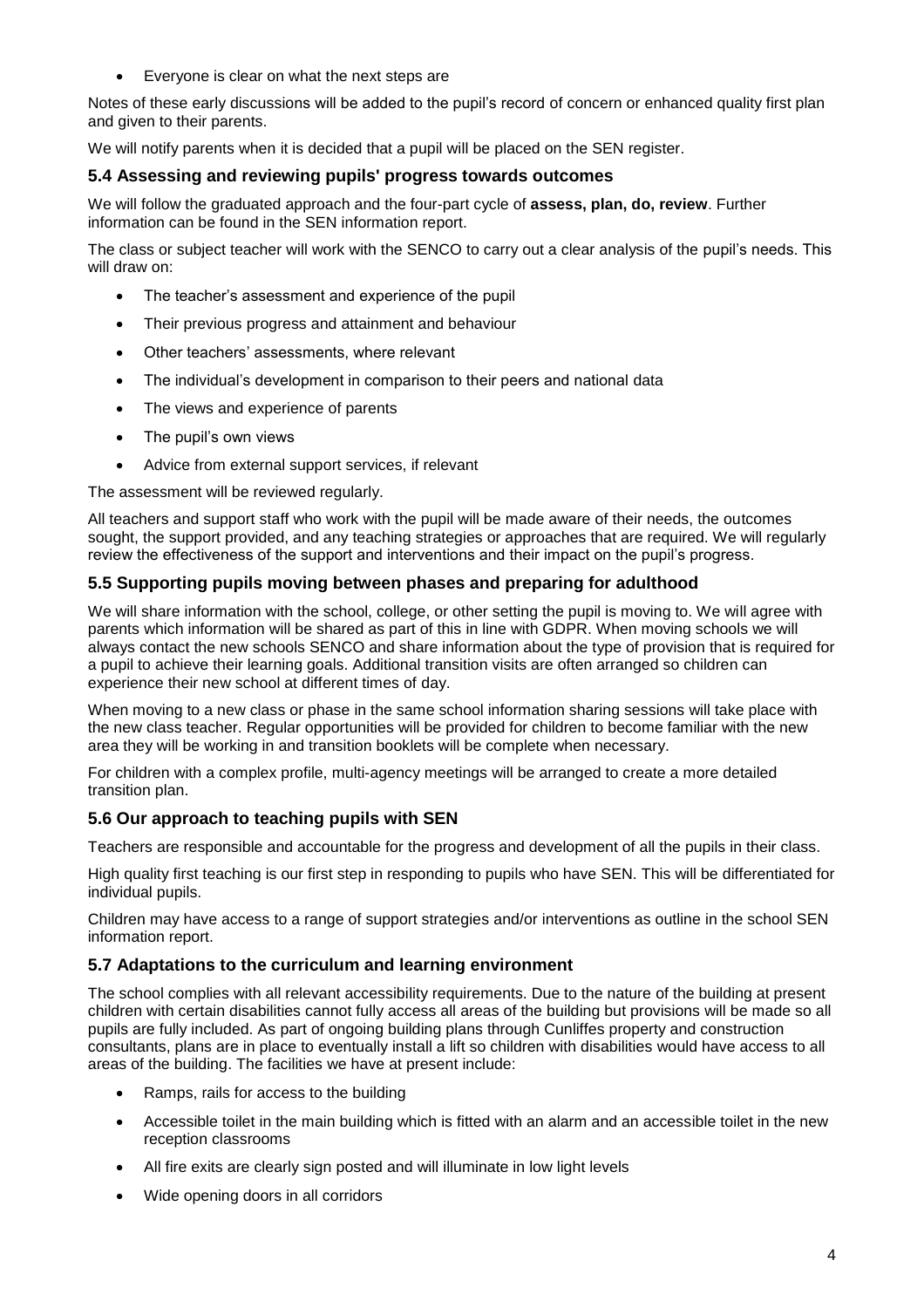- Hearing loop in school office and hall
- Sensory room

We make the following adaptations to ensure all pupils' needs are met in the classroom:

- Differentiating our curriculum to ensure all pupils are able to access it, for example, by grouping, 1:1 work, teaching style, content of the lesson, etc.
- Adapting our resources and staffing
- Using recommended aids, such as laptops, coloured overlays, visual timetables, dyslexia friendly fonts, sloping boards etc.
- Differentiating our teaching, for example, giving longer processing times, pre-teaching of key vocabulary, reading instructions aloud, etc.

#### **5.8 Additional support for learning**

All teaching and support staff are encouraged to attend courses and training that assist them in acquiring the skills needed to work with pupils with SEND. The SENCO arranges for school based INSET and targeted support to develop awareness of resources and practical teaching strategies for use with pupils with SEND. Over the last academic year the following areas have been covered;

- Specialist TA training delivered by Seftons social communication team
- ADHD training
- Team Teach
- Training on dyslexia intervention- 5 minute box
- Early reading programme

We work with the following agencies to provide support for pupils with SEN:

- Sefton Inclusion Service
- Educational Psychologist
- Complex Needs Team
- Together Trust
- **•** Social Communication Team
- Speech and Language
- Occupational Therapy
- Physiotherapy
- School Nurse

#### **5.9 Evaluating the effectiveness of SEN provision**

We evaluate the effectiveness of provision for pupils with SEN by:

- Reviewing pupils' individual progress towards their goals each term
- Tracking progress through the use of BSquared
- Tracking progress through PIVATS and Autism Education Trust Tool
- Regularly reviewing the impact of interventions
- Monitoring by the SENCO
- Holding annual reviews for pupils with EHC plans or for children with complex profiles

#### **5.10 Enabling pupils with SEN to engage in activities available to those in the school who do not have SEN**

All of our extra-curricular activities and school visits are available to all our pupils, including our before-and after-school clubs.

All pupils are encouraged to go on our residential trips in year 4, 5 & 6.

All pupils are encouraged to take part in sports day/school plays/special workshops, etc.